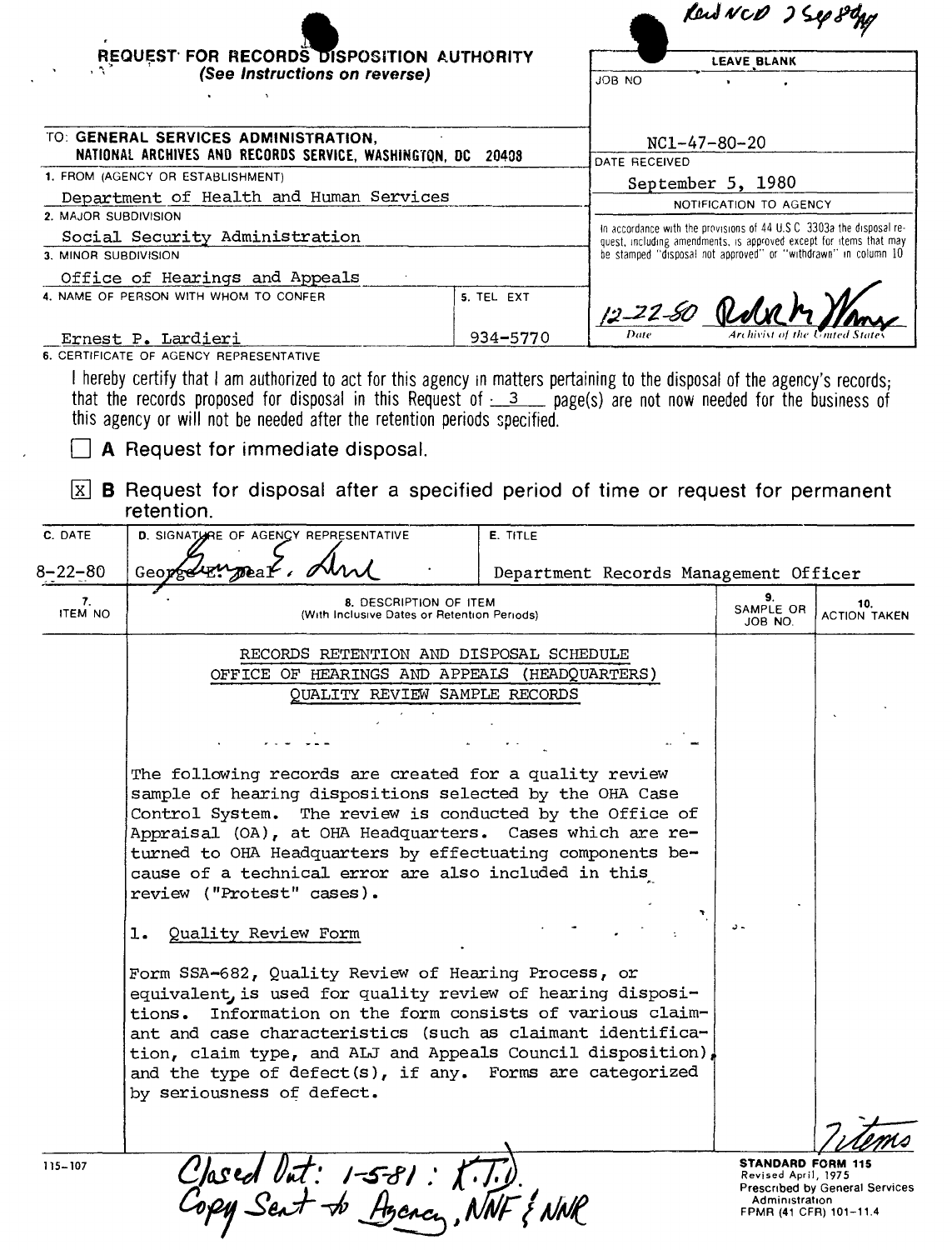|                |                | <b>Request for Records Disposition Authority-Continuation</b>                                                                            | JOB NO. |                            | PAGE OF 3<br>2             |
|----------------|----------------|------------------------------------------------------------------------------------------------------------------------------------------|---------|----------------------------|----------------------------|
| 7.<br>ITEM NO. |                | 8. DESCRIPTION OF ITEM<br>(With Inclusive Dates or Retention Periods)                                                                    |         | 9.<br>SAMPLE OR<br>JOB NO. | 10.<br><b>ACTION TAKEN</b> |
|                | a.             | Forms with No Defects                                                                                                                    |         |                            |                            |
|                |                | Destroy 6 months after issuance of quarterly re-<br>port.                                                                                |         |                            |                            |
|                | $b$ .          | Forms with Minor Defects and Protests                                                                                                    |         |                            |                            |
|                |                | Destroy 18 months after issuance of quarterly<br>report.                                                                                 |         |                            |                            |
|                | $\mathbf{c}$ . | Forms with Major Defects                                                                                                                 |         |                            |                            |
|                |                | Destroy 5 years after issuance of quarterly report.                                                                                      |         |                            |                            |
| 2.             |                | Quality Review Report                                                                                                                    |         |                            |                            |
|                |                | tion on defects and are used to evaluate and inform OHA<br>management of decisional and case processing quality at<br>the hearing level. |         |                            |                            |
|                | a.             | Office Responsible for Preparation of Report<br>Transfer to OHA Central Reference Unit after 10<br>years. Destroy 10 years thereafter.   |         |                            |                            |
|                | $b_{\bullet}$  | Other Offices                                                                                                                            |         |                            |                            |
|                |                | Destroy when 2 years old or after administrative<br>value ceases, whichever is earlier.                                                  |         |                            |                            |
| з.             |                | Computer Sample Case Listings and Case Control Cards                                                                                     |         |                            |                            |
|                |                | Listings and cards identifying cases (by social security                                                                                 |         |                            |                            |
|                |                | number) which have been randomly selected by computer for<br>quality review. These are received monthly by OA.                           |         |                            |                            |
|                |                | Destroy when 2 years old or after administrative value<br>ceases, whichever is earlier.                                                  |         |                            |                            |
| Α.             |                | Magnetic Tape Records                                                                                                                    |         |                            |                            |